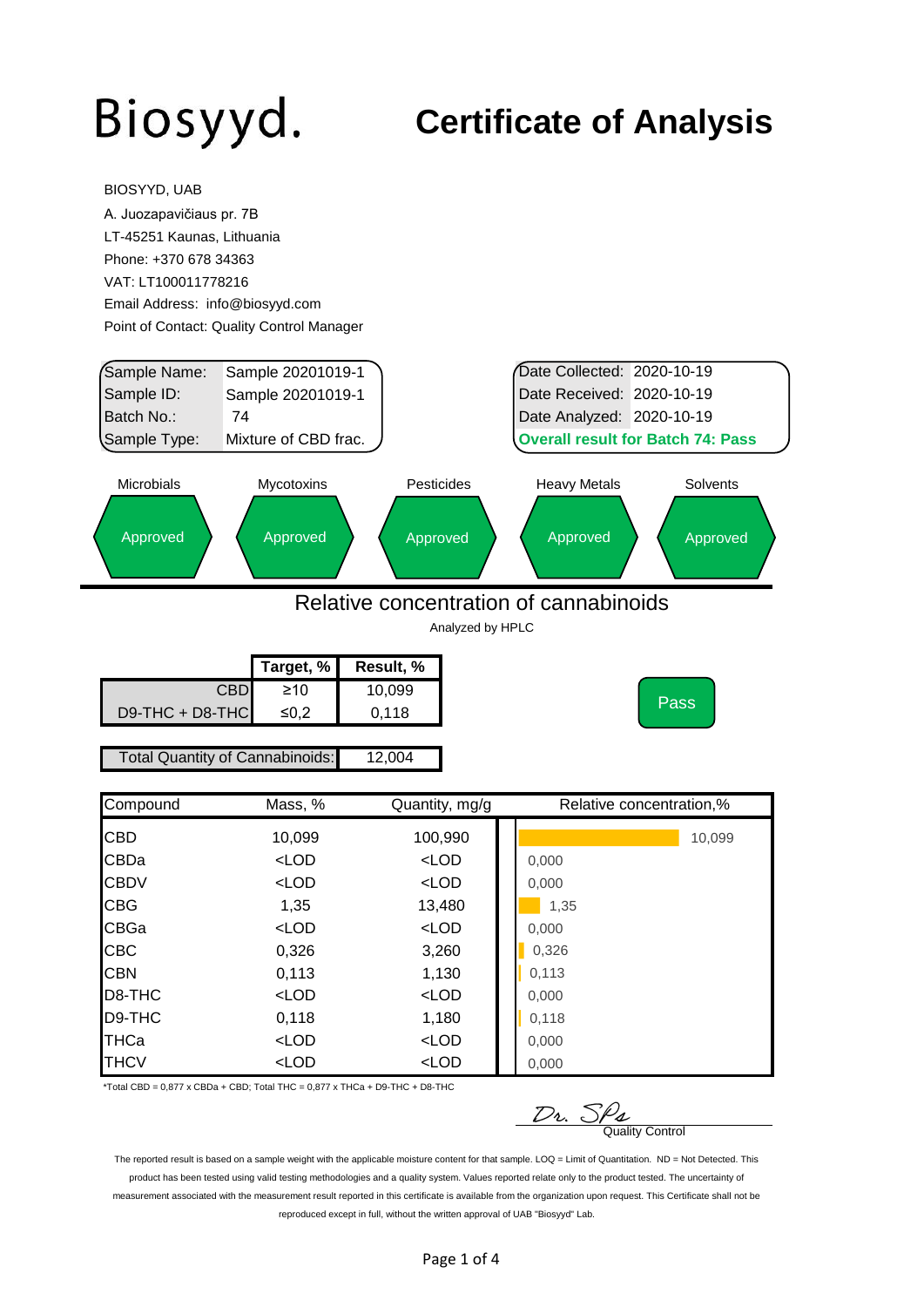|              | Sample Name: Sample 20201019-1 | Date Collected: 2020-10-19         |  |
|--------------|--------------------------------|------------------------------------|--|
| Sample ID:   | Sample 20201019-1              | Date Received: 2020-10-19          |  |
| Batch No.:   | 74                             | Date Analyzed: 2020-10-19          |  |
| Sample Type: | Mixture of CBD frac.           | <b>Overall result for Batch 74</b> |  |

### **Certificate of Analysis**

**Overall result for Batch 74: Pass** 

#### **Terpenes**

Analyzed by GC/FID

| Compound             | Mass, %         | Quantity, mg/g | <b>Relative concentration</b> |      |
|----------------------|-----------------|----------------|-------------------------------|------|
| α-Pinene             | 0,67            | 6,68           |                               | 0,67 |
| Camphene             | $<$ LOD         | $<$ LOD        | 0,00                          |      |
| β-Myrcene            | 0,21            | 2,09           | 0,21                          |      |
| β-Pinene             | $<$ LOD         | $<$ LOD        | 0,00                          |      |
| δ-3-Carene           | $<$ LOD         | $<$ LOD        | 0,00                          |      |
| α-Terpinene          | $<$ LOD         | $<$ LOD        | 0,00                          |      |
| Ocimene 1            | $<$ LOD         | $<$ LOD        | 0,00                          |      |
| D-Limonene           | 0,75            | 7,45           |                               | 0,75 |
| $p$ -Cymene          | $<$ LOD         | $<$ LOD        | 0,00                          |      |
| Ocimene <sub>2</sub> | $<$ LOD         | $<$ LOD        | 0,00                          |      |
| Eucalyptol           | $<$ LOD         | $<$ LOD        | 0,00                          |      |
| y-Terpinene          | $<$ LOD         | $<$ LOD        | 0,00                          |      |
| Terpinolene          | $<$ LOD         | $<$ LOD        | 0,00                          |      |
| Linalool             | 0,14            | 1,35           | 0,14                          |      |
| Geraniol             | $<$ LOD         | $<$ LOD        | 0,00                          |      |
| β-Caryophyllene      | 0,03            | 0,30           | 0,03                          |      |
| α-Humulene           | $<$ LOD         | $<$ LOD        | 0,00                          |      |
| Guaiol               | $<$ LOD         | $<$ LOD        | 0,00                          |      |
|                      | Total:<br>1,787 | 17,87          |                               |      |

 $\n *D*$ *v*.  $S$  $\rho$ *<sub>4</sub>*  $\alpha$ 

The reported result is based on a sample weight with the applicable moisture content for that sample. LOQ = Limit of Quantitation. ND = Not Detected. This product has been tested using valid testing methodologies and a quality system. Values reported relate only to the product tested. The uncertainty of measurement associated with the measurement result reported in this certificate is available from the organization upon request. This Certificate shall not be reproduced except in full, without the written approval of UAB "Biosyyd" Lab.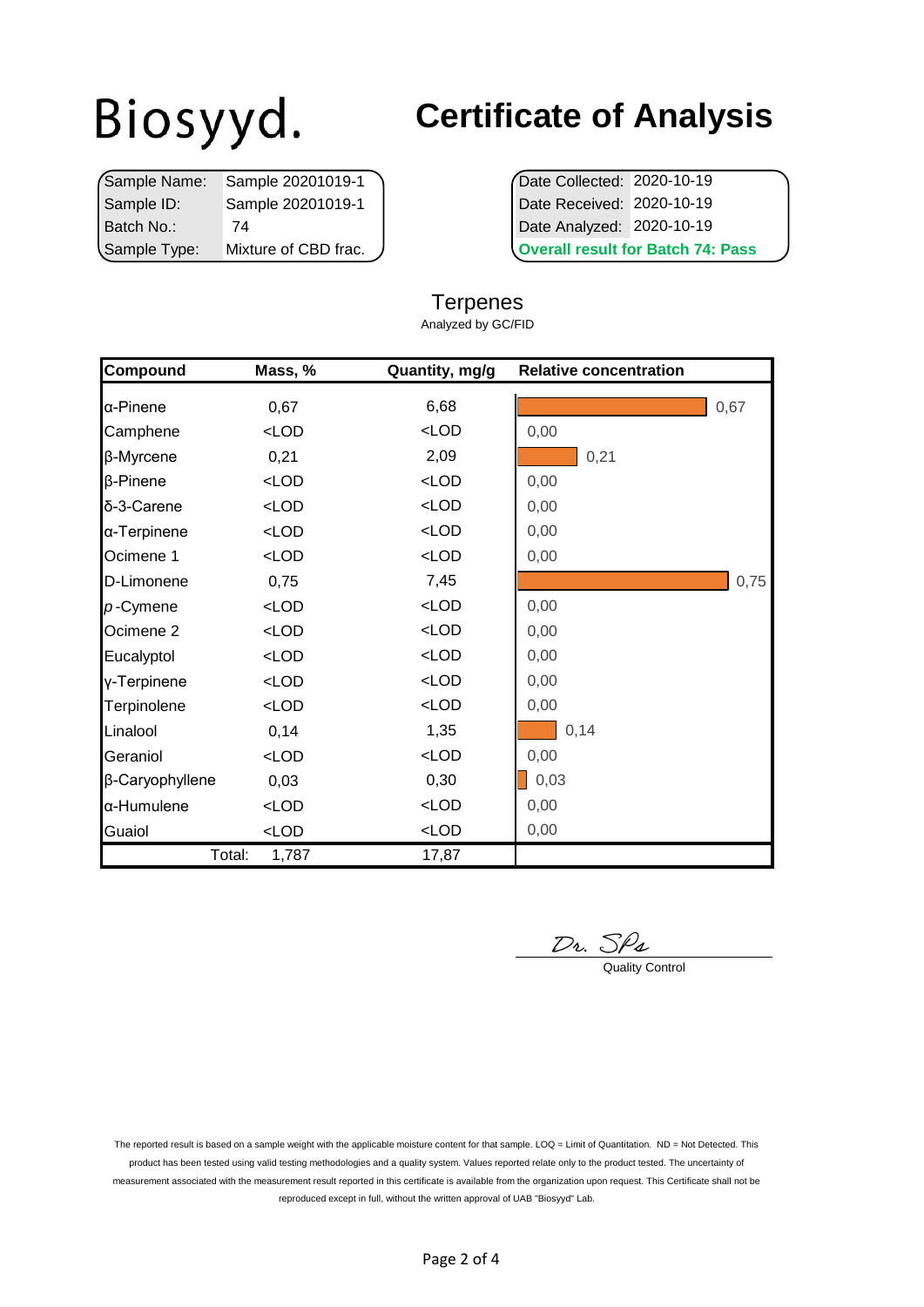|              | Sample Name: Sample 20201019-1 | Date Collected: 2020-10-19 |                                          |
|--------------|--------------------------------|----------------------------|------------------------------------------|
| Sample ID:   | Sample 20201019-1              | Date Received: 2020-10-19  |                                          |
| l Batch No.∶ | 74                             | Date Analyzed: 2020-10-19  |                                          |
| Sample Type: | Mixture of CBD frac.           |                            | <b>Overall result for Batch 74: Pass</b> |

| <b>Residual Solvents</b><br>Analyzed by GC/FID |    |                             |                                                                                                              | Pass          | <b>Microbials</b><br>Analyzed by:<br>ISO 4833-1:2013; |      |        | Pass                            |
|------------------------------------------------|----|-----------------------------|--------------------------------------------------------------------------------------------------------------|---------------|-------------------------------------------------------|------|--------|---------------------------------|
| Element                                        |    | LOQ, PPM Limit, PPM ss, PPM |                                                                                                              | <b>Status</b> | ISO 21527-2:2009:                                     |      |        |                                 |
| In-Pentane                                     | 58 | 500                         | <loq< td=""><td>Pass</td><td>ISO 9308-1-2014</td><td></td><td></td><td></td></loq<>                          | Pass          | ISO 9308-1-2014                                       |      |        |                                 |
| Ethanol                                        | 58 | 500                         | <loq< td=""><td>Pass</td><td></td><td></td><td></td><td></td></loq<>                                         | Pass          |                                                       |      |        |                                 |
| Diethyl ether                                  | 58 | 500                         | <loq< td=""><td>Pass</td><td></td><td></td><td></td><td></td></loq<>                                         | Pass          |                                                       |      |        |                                 |
| Acetone                                        | 58 | 500                         | <loq< td=""><td>Pass</td><td>Component</td><td></td><td></td><td>Limit, CFU/g Mass, CFU/g Status</td></loq<> | Pass          | Component                                             |      |        | Limit, CFU/g Mass, CFU/g Status |
| 2-Propanol                                     | 58 | 500                         | <loq< td=""><td>Pass</td><td>Yeast</td><td>&lt; 10</td><td><math>&lt;</math>10</td><td>Pass</td></loq<>      | Pass          | Yeast                                                 | < 10 | $<$ 10 | Pass                            |
| 1-Propanol                                     | 58 | 500                         | <loq< td=""><td>Pass</td><td>Molds</td><td>&lt; 10</td><td>&lt; 10</td><td>Pass</td></loq<>                  | Pass          | Molds                                                 | < 10 | < 10   | Pass                            |
| Ethyl acetate                                  | 58 | 500                         | <loq< td=""><td>Pass</td><td>E. Coli.</td><td>N.D.</td><td>N.D.</td><td>Pass</td></loq<>                     | Pass          | E. Coli.                                              | N.D. | N.D.   | Pass                            |
| 2-Butanol                                      | 58 | 500                         | <loq< td=""><td>Pass</td><td>Salmonella</td><td>N.D.</td><td>N.D.</td><td>Pass</td></loq<>                   | Pass          | Salmonella                                            | N.D. | N.D.   | Pass                            |
| Isobutanol                                     | 58 | 500                         | <loq< td=""><td>Pass</td><td></td><td></td><td></td><td></td></loq<>                                         | Pass          |                                                       |      |        |                                 |
| n-Heptane                                      | 58 | 500                         | <loq< td=""><td>Pass</td><td></td><td></td><td></td><td></td></loq<>                                         | Pass          |                                                       |      |        |                                 |
| 1-Butanol                                      | 58 | 500                         | <loq< td=""><td>Pass</td><td></td><td></td><td></td><td></td></loq<>                                         | Pass          |                                                       |      |        |                                 |
| Propyl acetate                                 | 58 | 500                         | <loq< td=""><td>Pass</td><td>Mycotoxins</td><td></td><td></td><td>Pass</td></loq<>                           | Pass          | Mycotoxins                                            |      |        | Pass                            |
| 1-Pentanol                                     | 58 | 500                         | <loq< td=""><td>Pass</td><td>Analyzed by:</td><td></td><td></td><td></td></loq<>                             | Pass          | Analyzed by:                                          |      |        |                                 |
| <b>Butyl acetate</b>                           | 58 | 500                         | <loq< td=""><td>Pass</td><td>SDP 5.4.4, CH.20</td><td></td><td></td><td></td></loq<>                         | Pass          | SDP 5.4.4, CH.20                                      |      |        |                                 |

#### **Certificate of Analysis**

|                            | <b>Overall result for Batch 74: Pass</b> |
|----------------------------|------------------------------------------|
| Date Analyzed: 2020-10-19  |                                          |
| Date Received: 2020-10-19  |                                          |
| Date Collected: 2020-10-19 |                                          |

| <b>Pass</b>              | Microbials<br>Analyzed by:            |        |                                 | Pass |
|--------------------------|---------------------------------------|--------|---------------------------------|------|
| <b>Status</b>            | ISO 4833-1:2013:<br>ISO 21527-2:2009; |        |                                 |      |
| Pass                     | ISO 9308-1-2014                       |        |                                 |      |
| Pass                     |                                       |        |                                 |      |
| Pass                     |                                       |        |                                 |      |
| Pass                     | <b>Component</b>                      |        | Limit, CFU/g Mass, CFU/g Status |      |
| Pass                     | Yeast                                 | <10    | < 10                            | Pass |
| Pass                     | Molds                                 | $<$ 10 | ~10                             | Pass |
| Pass                     | E. Coli.                              | N.D.   | N.D.                            | Pass |
| Pass                     | Salmonella                            | N.D.   | N.D.                            | Pass |
| $\overline{\phantom{0}}$ |                                       |        |                                 |      |

| <b>Mycotoxins</b><br>Analyzed by:<br>SDP 5.4.4. CH.20 |   | Pass                          |                                  |               |
|-------------------------------------------------------|---|-------------------------------|----------------------------------|---------------|
| Mycotoxin                                             |   | LOQ, PPB Limit, PPB Mass, PPB |                                  | <b>Status</b> |
| Aflatoxins                                            | 4 | 20                            | <loq< td=""><td>Pass</td></loq<> | Pass          |
| Ochratoxin A                                          |   | 20                            | <loq< td=""><td>Pass</td></loq<> | Pass          |

| <b>Heavy Metals</b><br>Analyzed by:<br>EN 14084:2003 |    | Pass                          |                                  |               |
|------------------------------------------------------|----|-------------------------------|----------------------------------|---------------|
| Element                                              |    | LOQ, PPB Limit, PPB Mass, PPB |                                  | <b>Status</b> |
| Arsenic                                              | 56 | 2000                          | <loq< td=""><td>Pass</td></loq<> | Pass          |
| Cadmiun                                              | 56 | 820                           | <loq< td=""><td>Pass</td></loq<> | Pass          |
| Lead                                                 | 56 | 1200                          | <loq< td=""><td>Pass</td></loq<> | Pass          |
| Mercury                                              | 56 | 400                           | <loq< td=""><td>Pass</td></loq<> | Pass          |

 $D_1$ ,  $\frac{D_2}{D_3}$ 

The reported result is based on a sample weight with the applicable moisture content for that sample. LOQ = Limit of Quantitation. ND = Not Detected. This product has been tested using valid testing methodologies and a quality system. Values reported relate only to the product tested. The uncertainty of measurement associated with the measurement result reported in this certificate is available from the organization upon request. This Certificate shall not be reproduced except in full, without the written approval of UAB "Biosyyd" Lab.